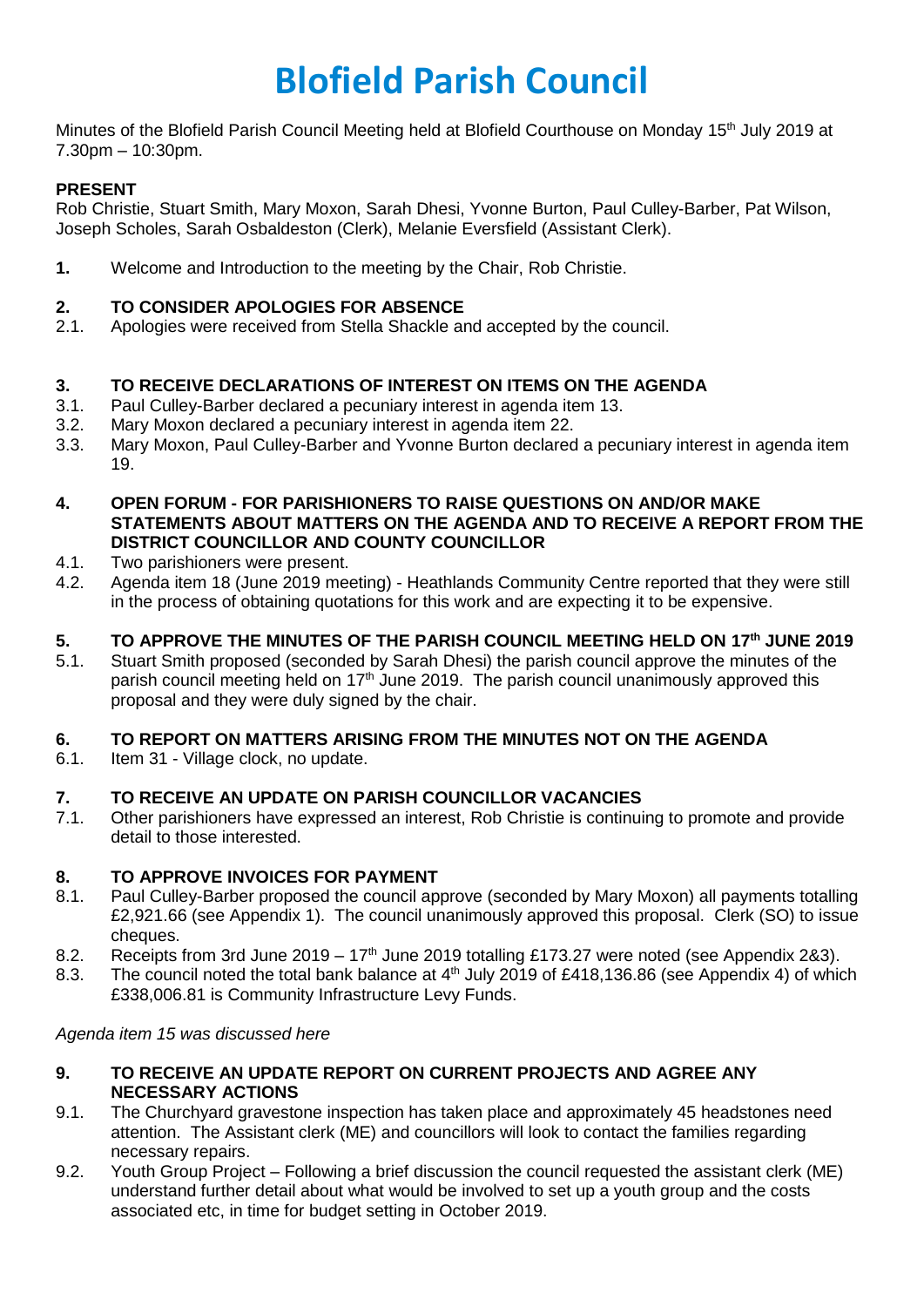- 9.3. Parish Partnership Trod on Woodbastwick Road Stuart Smith advised we are still awaiting a response from NCC Highways.
- 9.4. Parish Partnership Village Signs / Bus Shelter Stuart Smith/Sarah Dhesi are liaising with NCC highways to arrange a further meeting regarding the final signage detail. Sarah Dhesi to contact NCC Highways Boundaries team to understand highways boundaries at the potential bus shelter location.

#### **10. TO RECEIVE AN UPDATE ON MARTY'S MARSH AND AGREE ANY NECESSARY ACTIONS**

- 10.1. Yvonne Burton reported that a site visit will take place on Monday  $22^{nd}$  July 2019 for those interested in being involved in the friends group.
- 10.2. Matt Davies from the Norwich Fringe Project has been provided with maps and any site information the council has to assist him with the management plan. He will be liaising with Annie Summazzi from BDC too.
- 10.3. Yvonne Burton will be arranging installation of the signage on the 24<sup>th</sup> July.

## **11. TO CONSIDER THE COST OF PRODUCING A DETAILED MARTY'S MARSH SITE PLAN**

11.1. Following a brief discussion, Paul Culley-Barber proposed (seconded by Mary Moxon) the council also request a detailed plan of Marty's Marsh to link into the management plan at a cost of circa £700. The council unanimously resolved to approve this proposal.

#### **12. TO RECEIVE AN UPDATE ON THE COMMUNITY CONSULTATION PROJECT AND AGREE ANY NECESSARY ACTIONS**

- 12.1. Stuart Smith provided an update from the community consultation council meeting. 272 questionnaires were completed in the parish and 133 individuals attended the consultation event at Blofield School. This equates to approximately 20% of the community having their say. The consultants have collated the data into categories for the council to further review in September. In September the consultants will work with the council to develop project(s) that the council would like to consult the parishioners further on.
- 12.2. The council discussed how to achieve the goal of possible project(s) by September 2019 and felt an interim meeting may be useful. Clerk (SO) to contact Rachel Leggett to discuss.
- 12.3. Clerk (ME) / Rachel Leggett to thank parishioners for their input in the consultation to date and advise what is happening next.

#### **13. TO RECEIVE AN UPDATE FROM THE NCC CHILDRENS SERVICES MEETING ON THE 20TH JUNE 2019 AND AGREE ATTENDEES AND ANY ACTIONS FOR THE NEXT MEETING**

- 13.1. The council briefly discussed the report from this meeting on the 20<sup>th</sup> June. NCC Childrens Services said the engagement event on the 23<sup>rd</sup> May was very well attended but they have only received feedback from 23 individuals/households.
- 13.2. The next meeting takes place on Wednesday 17<sup>th</sup> July 2019, Rob Christie, Paul Culley-Barber, Sarah Dhesi and Melanie Eversfield to attend.

#### **14. TO RECEIVE AN UPDATE ON VILLAGE GATEWAYS AND POSSIBLE BUS SHELTER ON MILL ROAD**

- 14.1. Stuart Smith provided an update on this project. Stuart Smith/Sarah Dhesi are liaising with NCC highways to arrange a further meeting regarding the final signage detail.
- 14.2. Sarah Dhesi to contact NCC Highways Boundaries team to understand highways boundaries at the potential bus shelter location.
- 14.3. Clerk (ME) awaiting a response from the property adjacent to the bus stop.
- 14.4. NCC Highways has confirmed they will paint speed sign roundalls on Yarmouth Road.
- 14.5. The council requested that Sarah Dhesi obtain two detailed quotations for a new bus shelter from the two 'best value' companies.

#### **15. TO CONSIDER QUOTATIONS FOR EXTERNAL REPAIRS TO BLOFIELD COURTHOUSE AND AGREE ANY NECESSARY ACTIONS**

15.1. Blofield Courthouse Management Committee has proposed various external repairs to the Courthouse building. The tasks identified comprised: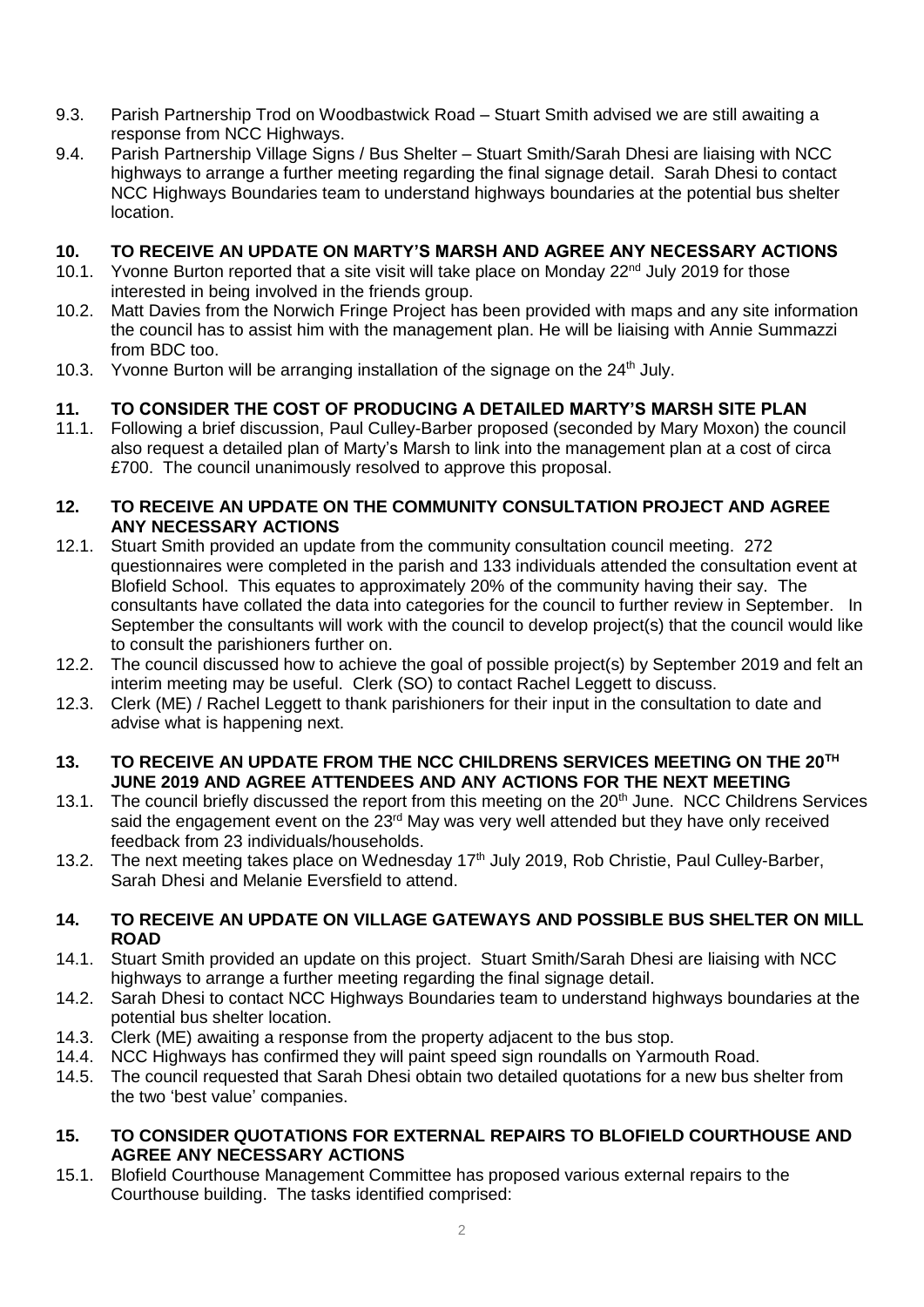15.2. a. Renewal &/or repair of the two sash windows in the Judges Room;

b. Renewal of a window frame (the one nearest to the emergency exit) in the Ladies Toilet; c. Repainting of all external window frames and doors (including replacing damaged wood with filler and loose/missing putty with new putty);

d. Repainting external metal frames and bars of the Cell Block windows and all guttering and drainpipes;

e. Making good and repainting the cupola on the roof. The cost of this work is unclear until scaffolding is in place to make a closer inspection of the cupula.

- 15.3. Forward the quotes to stuart smithThe courthouse has obtained 3 quotations for the task a & b and recommend the  $2^{nd}$  company (at a cost of £2,781+VAT) who will provide a far more detailed replacement and repairs of the windows.
- 15.4. Scaffolding is recommended with the 3rd company at a cost of £1,100+VAT.
- 15.5. The courthouse will continue to strive to obtain two additional quotations for the repainting work (tasks c,d,e) before a contractor is agreed.
- 15.6. Rob Christie proposed (seconded by Paul Culley-Barber) that the council agree in principle these works are carried out as soon as possible at a probable cost of £8,000-£10,000; early Spring 2020 is most likely. This will be funded from the parish council Courthouse reserve budget.
- 15.7. Clerk (SO) to liaise with the management committee regarding the 3 repainting quotations.
- 15.8. Courthouse Management Committee to liaise with Broadland District Council listed buildings regarding the detailed work / replacement of sash windows.

## **16. TO RECEIVE A QUARTERLY UPDATE REGARDING HEATHLANDS COMMUNITY CENTRE**

- 16.1. Yvonne Burton reported that the refurbishment is almost complete with front doors being fitted on Friday. Carpets will be fitted after the beer festival. There is a new fire assembly point and a new smoking shelter is being erected.
- 16.2. The treasurer is concerned about the number of bills left to pay. The national lottery has withheld £10,000 before their final inspection.
- 16.3. The usual fund raising, and tea and chat continue to take place and are very successful.
- 16.4. The 'Bird in the Hand' open garden will take place on Sunday 11<sup>th</sup> August 2-6pm.

## **17. TO RECEIVE AN UPDATE FROM THE MHH MEETING ON THE 25TH JUNE 2019**

- 17.1. Sarah Dhesi provided an update from the MHH meeting.
- 17.2. The toilet refurbishment is planning for summer 2019. As part of this work it has been identified that additional electric work is required to bring the building up to standard. The roof crack will be repaired at the same time as these refurbishment works.
- 17.3. Play equipment inspection has been carried out various small repairs are required.
- 17.4. Littering is a major problem especially when the grass is cut. Bottles/tins have been shredded and shards left in the grass.
- 17.5. Clerk (ME) to add a link from the parish council to the MHH website.

#### **18. TO NOTE DETAIL FROM THE BLOFIELD FUEL CHARITY CONSTITUTION AND AGREE ANY NECESSARY ACTIONS**

18.1. The clerk (SO) provided the council with a copy of the fuel charity constitution and it was agreed the council would appoint 4 trustees at the next council meeting (as stated in the document).

#### **19. TO RECEIVE AN UPDATE ON ALLOTMENTS AND AGREE ANY NECESSARY ACTIONS**

- 19.1. Sarah Dhesi reported that the entrance improvements have worked. The Allotments association has asked for an additional 7 bags of pea shingle (at £34.78 each). Sarah Dhesi proposed (seconded by Mary Moxon) the council purchase these additional bags to complete the entrance repairs. Following a brief discussion, the council unanimously resolved to approve this proposal (those councillors with a pecuniary interest did not take part in this vote).
- 19.2. Sarah reported that all plots available are let, with just £125 outstanding for 2019/20 plot rents. The skip on the allotment site was successful and the new pest controller is very good.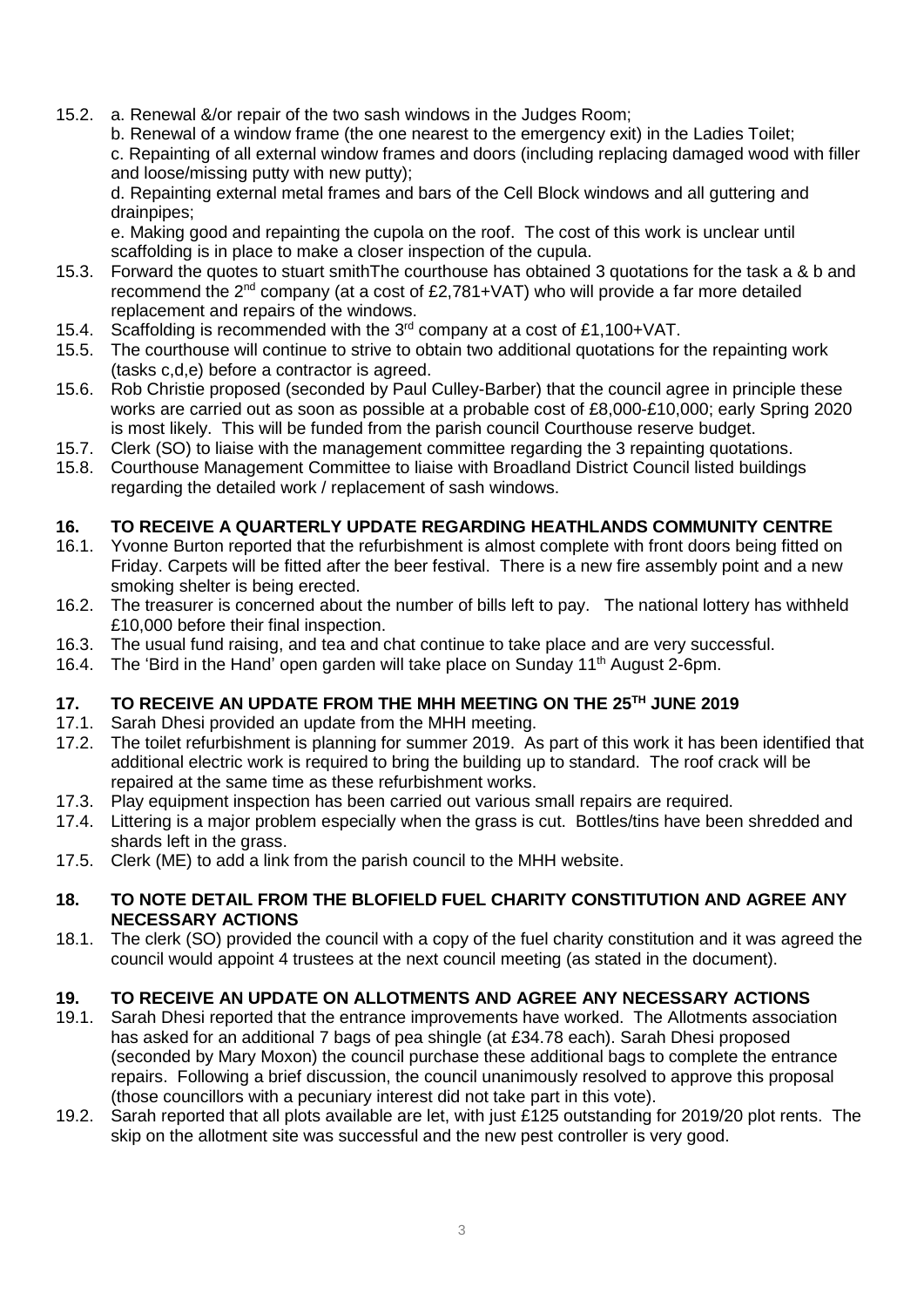#### **20. TO RECEIVE AN UPDATE FROM THE TREE WARDENS / BADCOG REGARDING TOWN PIT AND AGREE SKIP HIRE**

20.1. The clerk (SO) provided a brief update from the tree wardens. BADCOG have timetabled two dates in early September to work on Town Pit pond. On the second date the group will require a small skip for removal of waste. The council unanimously resolved to approve the hire of a small skip for the day. Clerk (SO) to arrange.

#### **21. TO RECEIVE AN UPDATE ON THE CHURCHYARD WALL REPAIRS AND CHURCHYARD TREE MAINTENANCE REQUIRED**

- 21.1. Joseph Scholes has reviewed the Churchyard wall report written by church architect Ruth Brennan in 2013. Following a detailed discussion, it was felt that a number of smaller actions were not progressed once the large section of the wall was replaced. Given the time that has passed since the last report Sarah Dhesi proposed (seconded by Joseph Scholes) the council request Ruth Brennan carries out a mini survey report now incorporating a rolling management plan. They then request that going forward a detailed survey is carried out (with prior agreement from the council) every 5 years when the church has its quinnquenial inspection (due 2021). Clerk (ME) to obtain a costing and inform the Parochial Church Council.
- 21.2. Joseph Scholes has reviewed the churchyard tree report carried out in 2017. Urgent work was carried out and no further critical work identified. However regular removal of deadwood and cross over branches for the lime trees is required. Clerk (ME) to timetable.
- 21.3. Concerns were raised over the number of self-seeded trees that have planted within the headstones and are affecting the stability of these headstones. Clerk (ME) to report back on this in the Autumn.

#### **22. TO NOTE RECEIPT OF THE SURFACE WATER DRAINAGE STRATEGY FOR DAWSON'S LANE AND AGREE ANY NECESSARY ACTIONS**

22.1. Following a brief discussion, the council do not feel that the revised drainage strategy improves the drainage issues. The council agreed to contact the Lead Local Flood Authority (LLFA) to request they link the Dawson's Lane planning application drainage comments (20190844) to the water drainage strategy comments on the Bennetts Home (Blofield Corner Road) planning application (20190790), where there has been a request for proof that the water drains into a nearby river. The Bennetts home application has been Clerk (ME) to action.

#### **23. TO NOTE TWO PLANNED PHONE BOX CLOSURES WITHIN THE PARISH AND AGREE ANY NECESSARY ACTIONS**

23.1. Following a brief discussion, the council agreed they were happy the phone boxes were removed from the parish due to a lack of use. Clerk (SO) to advise BDC.

#### **24. TO RECEIVE AN UPDATE ON CREATING A PUBLIC RIGHT OF WAY DIVERSION OF FOOTPATH FP5&7 (FOOTPATH NEAR ON THE HOPKINS HOMES YARMOUTH ROAD SITE)**

24.1. No update available.

## **25. TO CONSIDER ANY ACTIONS FOR THE NCC STREET SCENE INSPECTORS**

- 25.1. The council identified the following actions (Clerk (SO) to feedback to NCC):
	- 25.1.1. Drains at the end of Hall Road / Woodbastwick Road are blocked and need clearing.
	- 25.1.2. Drains on Bullacebush Lane are blocked and need clearing.
	- 25.1.3. There is regular standing water by the bricked bus shelter on Woodbastwick Road opposite the post office – the drains are blocked and need clearing.
	- 25.1.4. Uneven pavement the camber on the pavement between the bus shelter and the post office on The Street is uneven sloping towards the road and is creating a tripping hazard.
- 25.2. Clerk (ME) to add to the website / facebook etc to encourage parishioners to report issues via the NCC Highways online form.

## **26. TO CONSIDER CROSSING/SCHOOL SIGNAGE ON WOODBASTWICK ROAD**

26.1. Mary Moxon raised concerns around school children crossing Woodbastwick Road around the Mill Road junction. The council agreed to request NCC Highways put some appropriate signage near this junction to make drivers aware. Clerk (ME) to action.